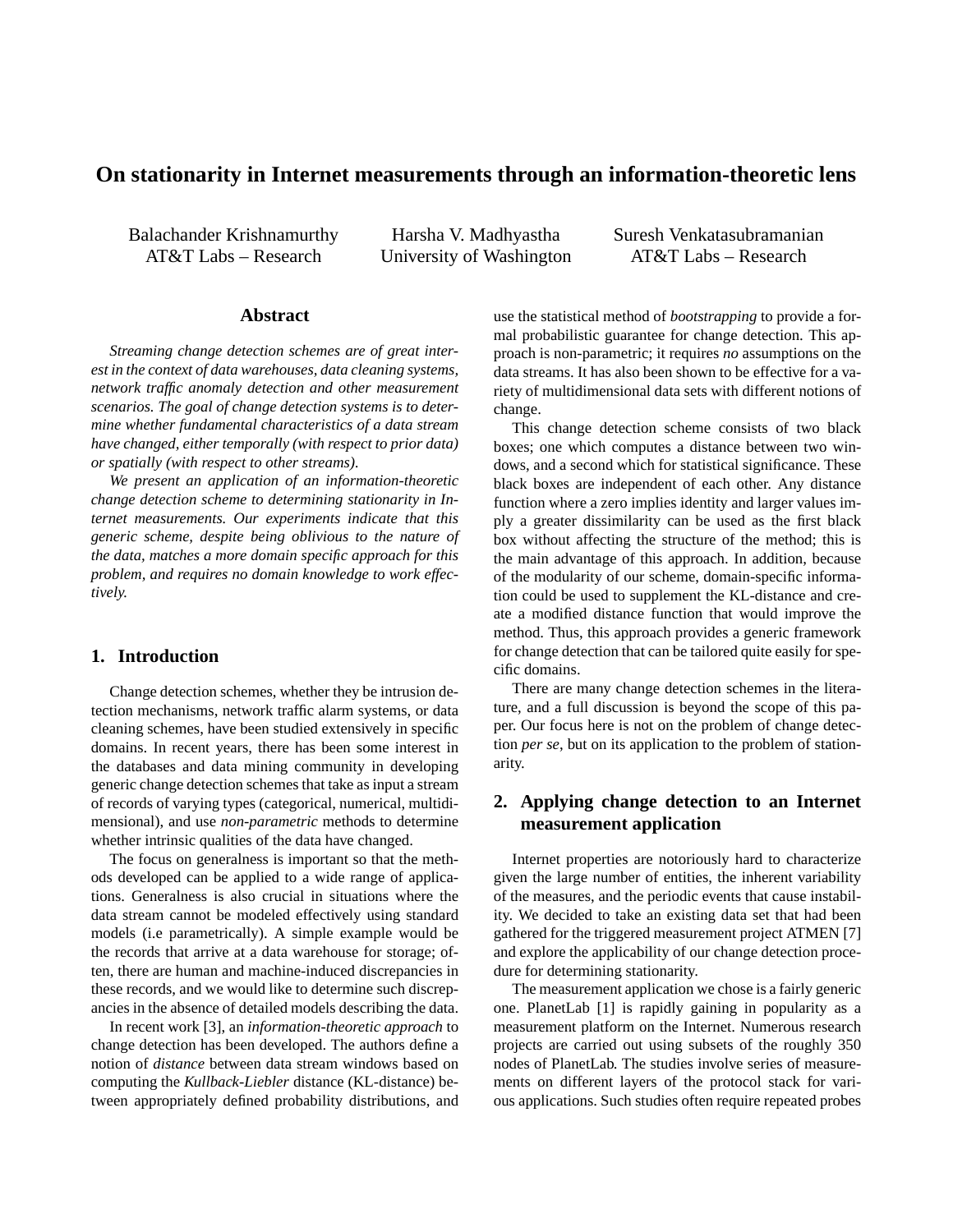from multiple nodes over a period of time that can range from a few hours to a few weeks. The large number of servers involved in typical applications require that extensive measurements be carried out. The measurements involve numerous protocols (DNS, TCP, BGP, HTTP *etc.*) and multiple entities (routers, hosts, DNS and Web servers *etc.*), often for the same application.

A natural question to ask is "can we determine a suitable number of measurements to be obtained?". The answer depends very much on the particular application, the variability involved in the entities measured, and the *overall issue of stationarity along numerous axes*: temporal, spatial, and application-level. For the purpose of this paper, we use the term "stationarity" to refer to properties of a data stream that are (roughly) invariant over time or space. If the characteristics of a certain measurement are relatively stable over time (for example), we can reduce the number of samples required to characterize this measurement. In general, exploiting various axes of stationarity will allow us to reduce the number of measurements made while still being able to detect most changes that occur. However, this requires the characterization of the stationarity exhibited by various measurement parameters. Here, we hope to exploit the K-L technique to answer the temporal aspect of stationarity of download time and its components. Our primary goal in this paper is to see how easy it is to apply the K-L technique as a generic black box and validate its degree of effectiveness. Overall, our goal is to answer the following question: How large is the *semantic gap* between this generic change detection scheme and more domain specific methods in the context of stationarity?

#### **3. Change detection**

We briefly describe the KL-distance change detection procedure. It takes as input a stream of data records, where records may have both categorical and numerical attributes. Two *windows*, each of size W, are maintained over the input stream. Change is then expressed as a distance computed between these two windows. Intuitively, the two windows represent a reference pattern and a test pattern; the distance function determines whether the test pattern differs significantly from the reference pattern.

The power and generality of this approach comes from the choice of distance function. Each window of data is viewed as representing samples from an (unknown) probability distribution, and we then define a distance function in terms of these probability distributions. The function we use is called the *Kullback-Liebler* distance, also known as the *relative entropy* [2].

Formally, if we are given two probability distributions  $p, q$  over a set of atoms X (thus,  $0 < p(x) \leq 1, 0 <$  $q(x) \leq 1, x \in X$ , and  $\sum_{x \in X} p(x) = \sum_{x \in X} q(x) = 1$ ,

the Kullback-Liebler (KL) distance from  $p$  to  $q$  is defined as

$$
D(p||q) = \sum_{x \in X} p(x) \log \frac{p(x)}{q(x)}
$$

The KL-distance is widely used in information theory. In our context, mathematical statistics and learning theory provides a more relevant interpretation of the KL-distance as a natural distance function between probability functions, closely analogous to the sum-of-squares distance between two vectors in a Euclidean space. Note that this measure is asymmetric;  $D(p||q) \neq D(q||p)$  in general. This is not a serious problem in practice for this particular application.

Given a window, we construct an empirical probability distribution from it by binning the data items. For categorical attributes, the bins are the set of values the attribute can take; for multidimensional numerical attributes, we build a *quad-tree* in the appropriate dimension and use the leaves of the quad tree as bins. Note that the quad tree is actually built on the union of the two windows so that they share the same set of bins (i.e., atoms  $x \in X$ ).

Once this is done, the number of data items in each bin can be normalized to compute an empirical probability distribution, and then the KL-distance can be computed using the formula above (with a correction for the case when a bin count is zero). Updating the distance calculation as the windows slide across the data stream is easy; quad trees can be updated in time proportional to their depth, which in practice is usually logarithmic in the size of the window (the worst case update time is linear in the size of the window, but is rarely encountered in practice).

#### **3.1. Bootstrapping**

Once we compute the KL-distance  $\hat{d}$  between two windows, we have to evaluate this value for statistical significance. To do this, we use the framework of *hypothesis testing* and *bootstrap sampling*. The null hypothesis is that the two windows arise from the same underlying distribution and thus no change has occurred. A traditional statistical approach would model the distribution of values of the test statistic (in this case the KL-distance) and determine the probability that  $\hat{d}$  could have been measured under the null hypothesis. This is very hard in general, and can only be done for structured test statistics like the mean and standard deviation.

We will use a more general data-driven approach called bootstrapping. The idea of bootstrapping is to construct empirically a distribution of the test statistic that reflects the null hypothesis, and use this to determine the significance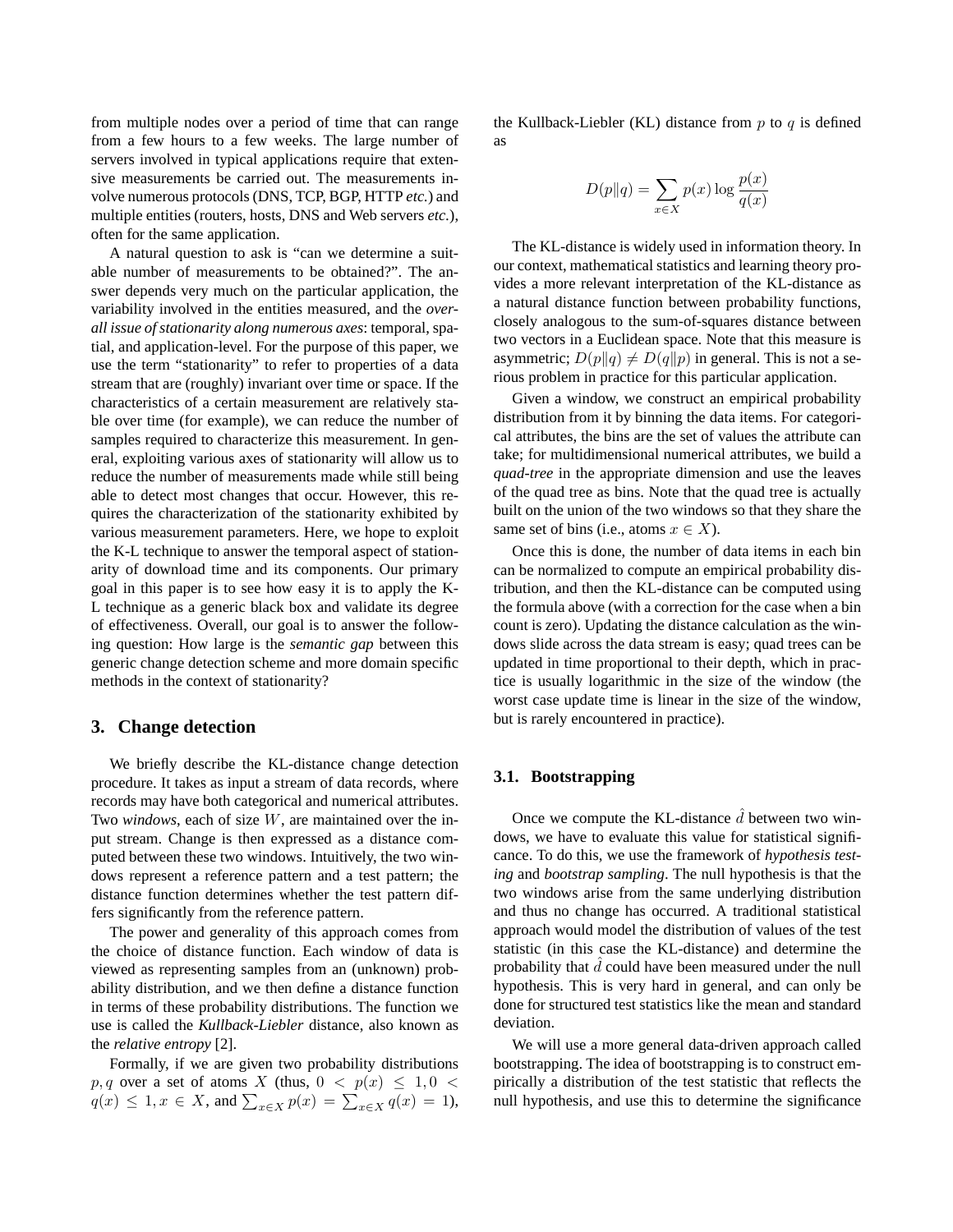of a measurement<sup>1</sup>. Under the null hypothesis, the two windows arise from the same distribution, and thus their mixture also arises from the same distribution. Thus, our bootstrapping procedure is as follows. We combine the data from the two windows and construct an empirical distribution as described above. We then sample 2W times (with replacement) from this distribution, and declare the first W items as the first window and the second W items as the second window. We then compute the KL-distance between these two windows, giving us an estimate  $d_1$ . We repeat this procedure B times, obtaining estimates  $d_1, d_2, \ldots d_B$ .

Fixing a significance threshold  $\alpha = 99\%$ , we then check if the original estimated distance  $\hat{d}$  lies outside the  $\alpha$ -percentile of the sorted set of  $d_i$ s (i.e., it is in the top 1%) of samples). If so, we declare a change to have occurred, and reset our test window to start at the data item just after the window where this happened. The choice of  $\alpha$  represents a tradeoff; the smaller the value of  $\alpha$ , the fewer the number of false negatives, but the larger the number of false positives. Experiments on different kinds of data sources indicate that this choice of value represents a reasonable tradeoff between the two kinds of error; true changes are not missed, while keeping the false positive rate as low as possible.

We start the process with the first window at the beginning of the stream and the second window immediately following it. The above procedure describes what happens if a change is detected. If a change is *not* detected, we slide the second window one time step forward, keeping the first one fixed. The rationale for doing this, first suggested in [6], is to prevent small changes from accumulating to cause a big change without our being able to detect it.

## **4. A Specific Application of Measurement Reuse**

Internet events such as worms, virus, and flash crowds mandate constant measurement by network operators. A *distributed set of intercommunicating measurement entities* reacting quickly to events and aiding correlation of application-specific measurements would be useful. The triggered network measurement infrastructure ATMEN allows for measurements to be turned on and off for specific durations of time on a subset of co-operating set of measurement sites based on the occurrence of one or more events. It was learned in constructing ATMEN that the cost of carrying out measurements repeatedly from many probing sites could be reduced by reusing measurements prudently. Most measured parameters exhibit varying degrees of stationarity across time and space. The value of a mea-

surement often remains stable over short intervals of time. Commonalities across clusters of measurement sites may allow the measurements to be reused across space. Applications that share common primitive measurement components can allow other applications to reuse them. For example, many applications on the Internet interested in performance may measure a DNS component which may be reusable across applications if there is no significant variation in the timescale of interest.

We studied reuse potential of measurements in a realworld application – performance-based ranking – by ranking a set of Web sites according to their download time. Download time can be decomposed into individual components of DNS lookup, TCP connection setup, and HTTP transfer time. Such a component-based measurement is widely applicable for a variety of Internet measurements (such as P2P applications). We measure these parameters in this application. Irrespective of the methodology used to analyze temporal and spatial stationarity of download time and its components, making inferences that hold for downloads from any arbitrary Web site on any arbitrary client is hard. We would need data for measurements made from every client in the Internet to all Web sites at every instant in time over an extended period of time. As this is impractical, we gathered an approximation of such an ideal dataset.

We designed the methodology to gather measurements keeping in mind that the data we collect should be representative of the ideal dataset. Any analysis done over a nonrepresentative dataset might yield results that were applicable only for the specific set of client sites and Web sites we chose and the inferences made would not extend to measurements of download time and its components made to other Web sites from an arbitrary client site. Thus, we chose a set of Web sites representative of most Web traffic and performed downloads from a geographically distributed set of client sites.

We chose the 88 most popular Web sites and performed download time measurements by obtaining *index.html* from them. These 88 Web sites were selected by merging several popular Web site rankings – Netcraft [10], Mediametrix [8], and Fortune 500 [5]. To obtain good geographic coverage of client sites, we issued download requests from a set of 66 PlanetLab nodes [1] distributed across North America, Europe and Asia spanning academic institutions, research laboratories and commercial sites.

There are no dialup nodes in PlanetLab and among the two DSL nodes that exist, one of them was nonfunctional during the duration of our experiment. We did make measurements from the other DSL node. However, the data collected from this node showed different trends as compared to the 66 mentioned above and hence was not used as part of this study. We reiterate that no particular choice of client and server sites can be considered to be completely repre-

<sup>1</sup> A detailed description of bootstrapping is beyond the scope of this paper; we refer the reader to [4] for more details.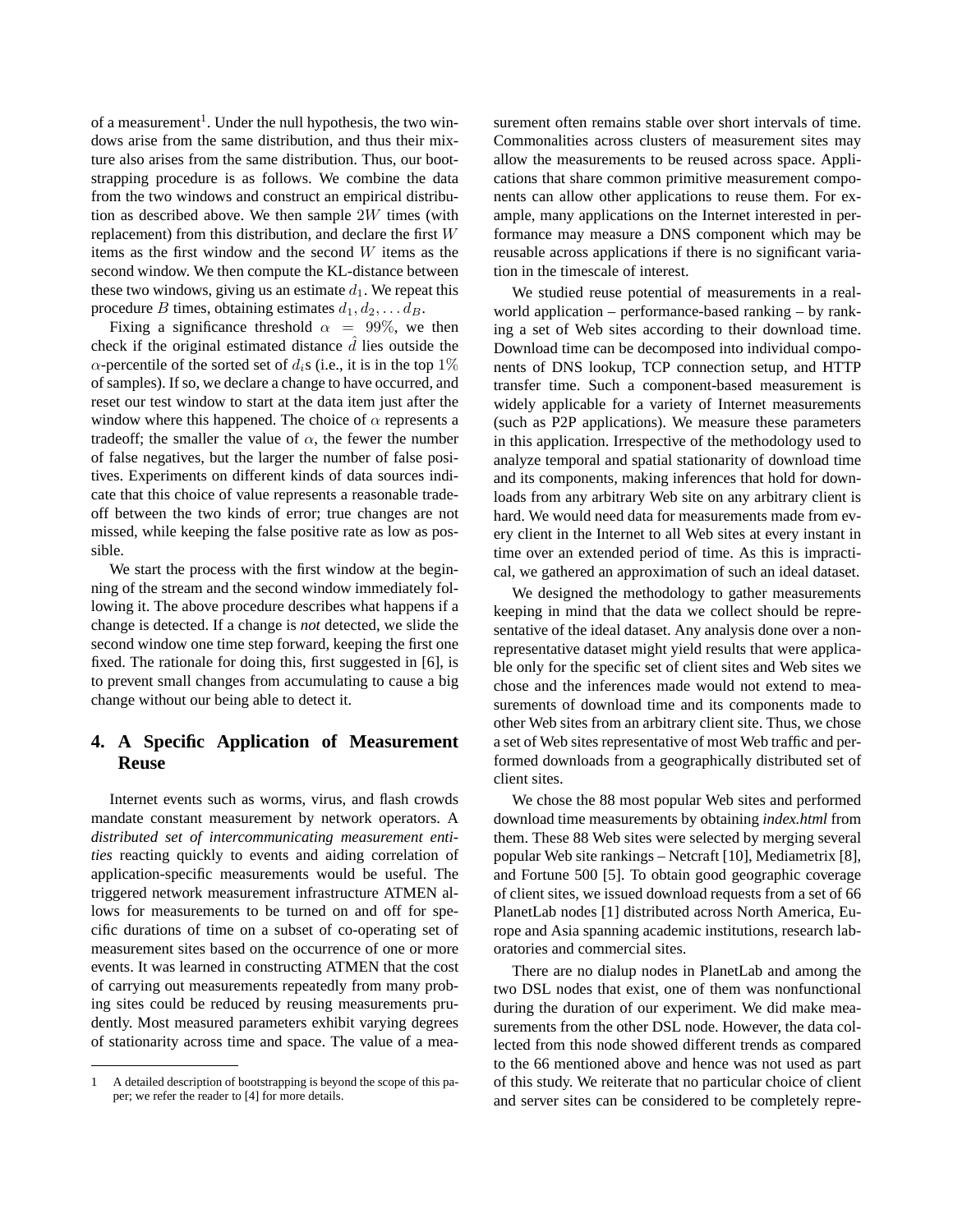sentative. Our choice of using 66 geographically distributed PlanetLab nodes and the 88 most popular Web sites is a plausible choice given the resources at hand.

Each client site performed a download once every 5 seconds, implying that *index.html* from each of the 88 Websites was downloaded approximately once every 7.5 minutes on each site. To gather measurements over a sufficiently long period of time, we performed this periodic download on each of the 66 client sites for 17 days in July 2004. We used a slightly modified version of *httperf* [9] for the downloads, logging the DNS lookup, TCP connection setup, and HTTP transfer times.

### **5. Our experimental setup**

We next present the results of applying our change detection procedure on this data to analyze the temporal stationarity of download time and its components. As IP addresses of PlanetLab nodes and Web site names hold no significance for the change detection algorithm, we enumerated the 66 PlanetLab nodes and 88 Web sites in a random order and mapped them to the sets [0..65] and [0..87], respectively. For each pair of (PlanetLab node,web site), the set of measurement values were normalized by dividing by the maximum value of the particular type of measurement. As outlined in the previous section, our change detection procedure operates on a stream of records. Hence, the input to the change detection algorithm was a sequence of normalized values for each  $(i, j)$  tuple, where  $i \in [0, 65]$  and  $j \in [0, 87]$ , with one sequence each for DNS lookup time, TCP connection setup time, HTTP transfer time and total download time.

For each tuple  $(i, j)$ , we recorded the number of changes detected by the change detection scheme. We then computed the standard deviation of these changes for a fixed Planetlab node i, over all websites j. Each of these computations was performed for all the four measurement types, over varying window sizes.

#### **5.1. Domain-specific validation**

In order to validate our change detection scheme, we used a common methodology for determining variability based on ratios of measurements recorded at different time intervals. For each  $(i, j)$  tuple,  $i \in [0, 65], j \in [0, 87]$ , we computed the ratio of successive measurements in the normalized sequence. We then retained the ratio at the  $X^{th}$ percentile of these measurements, calling this the *intrinsic variability threshold* for a given X and tuple  $(i, j)$ . Next, for each  $(i, j)$  pair, and for differing values of W, we collected the ratios between elements W measurements apart in the normalized sequence of measurements. Once again,



**Figure 1. CDF of standard deviation across window sizes of average number of changes detected in TCP connection setup time for each PlanetLab node**

we computed the  $X^{th}$  percentile value, calling this the *variability threshold* for a fixed W and X.

A pair (i, j) was deemed to have *low-variability* for a given W if the variability threshold was within  $5\%$  of the intrinsic variability threshold for this pair. Thus, for each PlanetLab node i, we obtained a count of the number of low-variability pairs  $(i, j)$  for a fixed W and X. Allowing the window size  $W$  to vary from 15 minutes (equivalent to 2 units) to 4 days (equivalent to 768 units), and threshold  $X$ to vary between 70% and 95%, we obtain a variability score for each PlanetLab node i, computed as the standard deviation of the counts over all window sizes and thresholds.

The intuition behind this calculation is that for a relatively stable node, the ratios recorded over different time windows and different percentiles do not vary significantly, whereas if a node has erratic behavior, the number of lowvariability pairs will fluctuate over window sizes and thresholds, yielding a high standard deviation.

#### **6. Analysis and Results**

We start with an overview of our results. Figure 1 charts the cumulative distribution of the number of PlanetLab nodes vs. the standard deviation of the number of changes, measured across all window sizes with respect to TCP connection setup time. The sharp "knee" in the plot indicates that a large majority of the nodes have a small standard deviation (below 1.0); only a few show large variability in their behavior.

A similar plot results if we plot the variation in the number of low-variability nodes (Figure 2). Once again, there is a sharp "knee" with only a few nodes displaying high variability.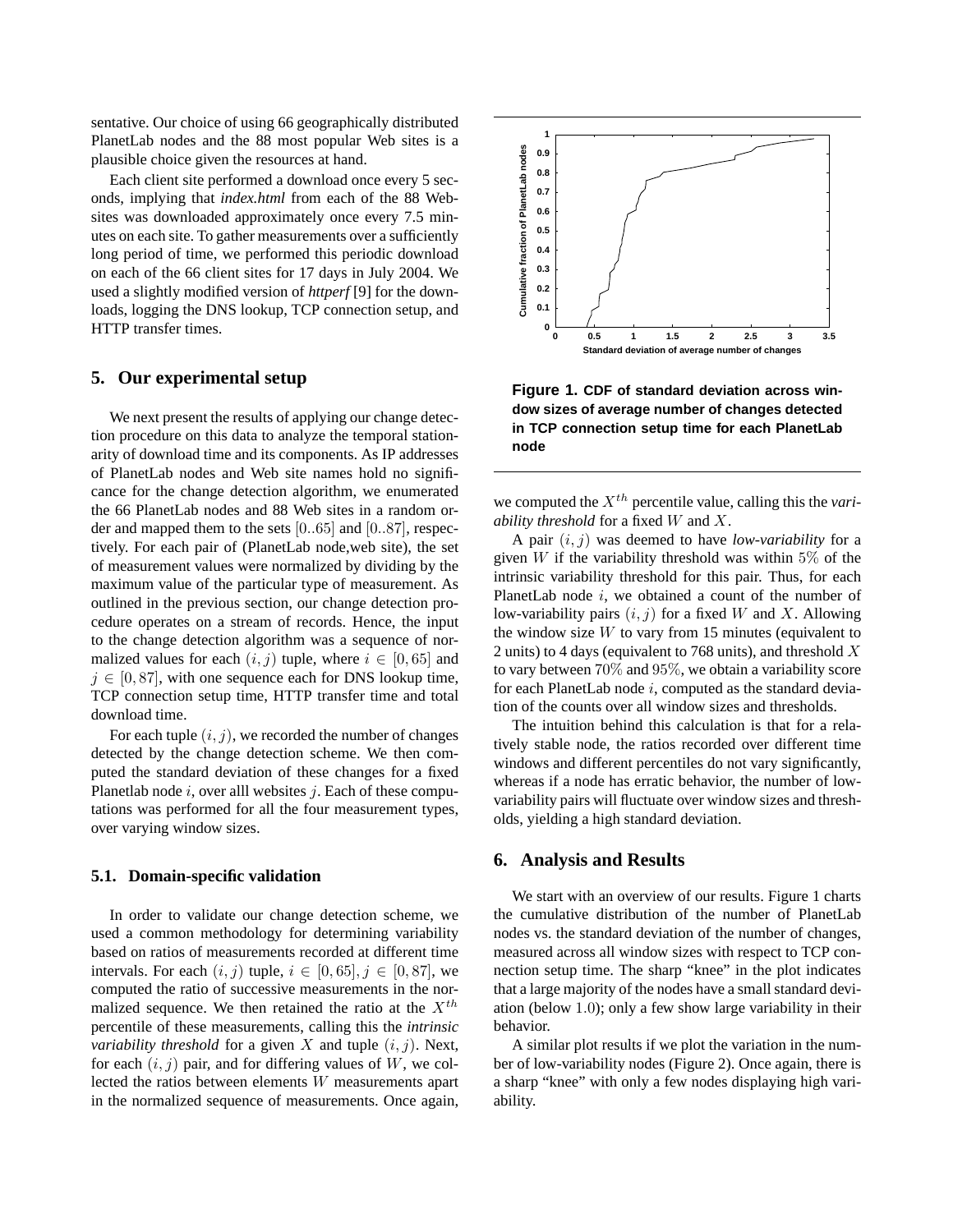

**Figure 2. CDF of standard deviation across timescales and variability thresholds of number of Web sites which showed low variability in TCP connection setup time for each PlanetLab node**



**Figure 3. Histogram of number of changes detected for two PlanetLab nodes. The x axis measures the number of changes, and the Y axis records the number of web site streams to which these many changes were detected.**

What these graphs indicate is that overall, a small fraction of the PlanetLab nodes exhibit high variability in their measurements, and the rest exhibit fairly stable behavior. However, does our (generic) change detection scheme detect the same nodes as being highly variable as the more domain specific ratio method – one that is fairly common in network measurements ? If we examine the set of high variability nodes in each case, (i.e the nodes "above the knee" in each graph) we find a high level of similarity. Specifically, we ranked the nodes in decreasing order of standard deviation for both the ratio method and the change detection method, for the different measurement units, and retained the nodes "above the knee" in each case. Comparing the rankings generated by the two approaches, we found that there was a high correlation between the two rankings; when we considered the top 22 ranked nodes for both TCP connection setup time and HTTP transfer time, there were 16-17 overlaps.

To illustrate the difference in the change histograms, we plot in Figure 3 the distribution of websites across changes for two nodes; a low-variability node (the University of Washington) and a high-variability node (Johns Hopkins University). These are plotted for a fixed window size of 25, and illustrate the distinct difference in the histograms of the two cases.

Although the rankings match quite well, there are still some discrepancies. In Figure 4 we illustrate the discrepancies with two examples; the first being a node that the change detection scheme deems highly variable, and the second being a node that the ratio method deems highly variable. In each figure, we used a representative (node, web site) pair.

In general, discrepancies occur because the ratio method assigns a single bit to a stream, declaring it highly variable or not. The change detection method, on the other hand assigns a numerical strength of variability to a stream. Thus, when aggregating, the schemes may differ slightly when a few streams skew the outcome. This phenomenon is show in Figure 4(b); only the displayed stream has high variability, increasing the change detection. Overall though, the number of highly varying streams remains small, and thus so does the estimate provided by the ratio method. In Figure 4(a), the change detection procedure detects a single change; the ratio method views this stream as highly variable because for different window sizes and thresholds, many high ratios will be recorded.

Finally, we discuss parameter choices. The window size appears to be the most crucial parameter, as it controls to an extent the resolution of changes that we discover. A window size too large, and small changes will be drowned out; too small, and spurious changes will be detected, or some changes might even be missed. The window size also controls the measurement rate. A window size that captures all changes also indicates the number of measurements needed; the measurements should be sufficient to cover all windows (once again, a larger "true" window size would imply that fewer measurements are needed to estimate the variability of a node). Our change detection scheme has an inherent false positive rate that is independent of the data, and thus generates fewer errors with increasing window size.

In Figure 5 we plot the average number of changes for a given node over different window sizes. We picked three nodes at random from the high variability set and three nodes at random from the low variability set. Two obser-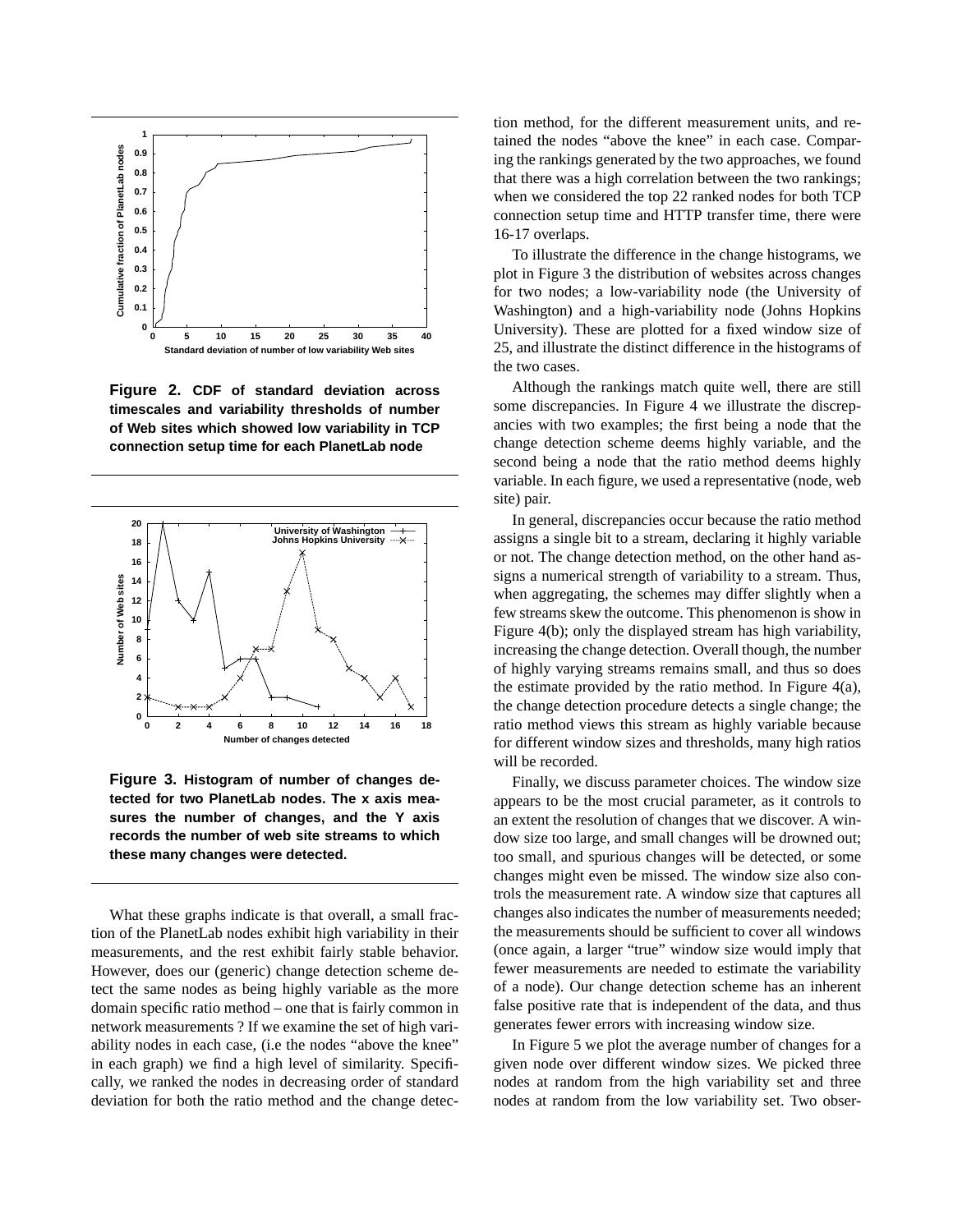

**Figure 5. Distribution across window sizes of average number of changes detected on each PlanetLab node for (a) DNS lookup time (b) TCP connection setup time (c) HTTP transfer time and (d) total download time**

vations emerge from these charts: firstly, that the distinction between high and low variability is quite stable over window size and measurement. Secondly, using the low variability nodes to give a baseline measurement of the false positive rate, a plausible explanation for the discrepancy between the two groups is the increased number of true changes detected for the high variability nodes as the window size decreases.

### **7. Discussion**

Change detection schemes are legion, and are carefully tailored to specific contexts and measurements. Our purpose in this work was to demonstrate how a general approach to change detection that is *oblivious to the nature of the data being evaluated* can be used effectively in a specific measurement setting, namely that of determining stationarity of nodes for the purpose of optimizing measurements.

How well do we do? In comparing our approach to a domain-sensitive method (the ratio method), we wished to find the "semantic gap"; the penalty we paid for being generic rather than specific. By that measure, our scheme performs very well; we are able to correctly separate high variability and low variability nodes, and even maintain a relative ordering comparable to that produced by a more specific approach. This behavior is consistent for different kinds of measurements; TCP setup times, DNS times and HTTP transfer times being the ones we examine here.

What this suggests is that our approach can be employed fruitfully in a variety of measurement settings, whether the underlying networks be sensor networks, peer-to-peer networks, or IP networks. This approach is not a panacea; domain specificity will in general provide more fine tuned analysis than such a general scheme can provide. However, the closeness with which our results match a more specific approach suggest that a hybrid approach that uses our general method as a "first-cut" to identify anomalies might be